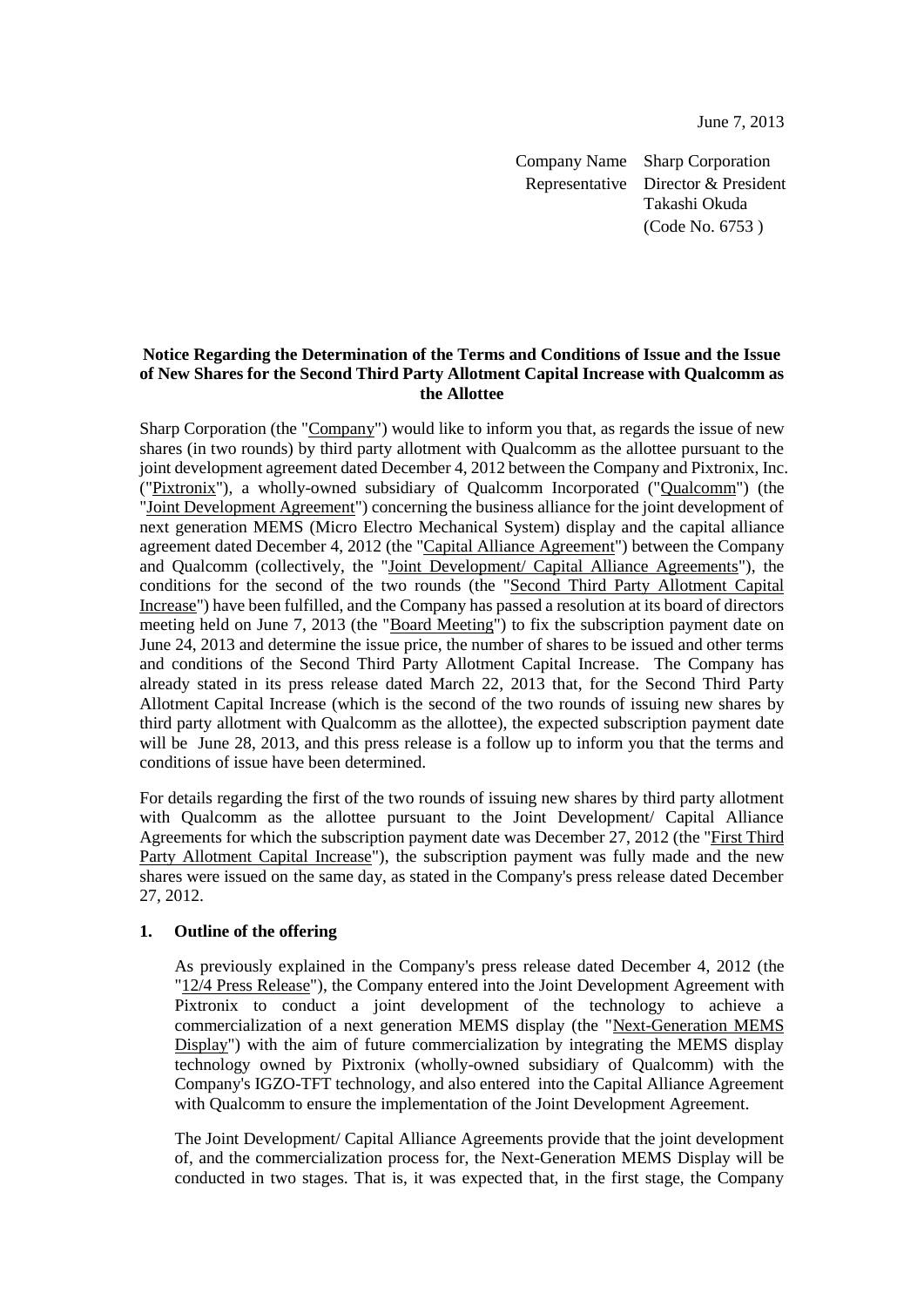would conduct the research/development work and capital investments for the development of the Next-Generation MEMS Display and, if the development work related to the commercialization technology of the Next-Generation MEMS Display in the first stage clears certain conditions (meaning the confirmation by both parties of the establishment of the product specifications for display module, the preparation of a plan for the establishment of a pilot line, and the completion of other conditions involving the procurement/establishment of resources and systems/structures necessary for such development work, as well as the Company having achieved (i) an operating profit for the second half of the Company's fiscal year 2012 (the year ending March 31, 2013), (ii) at least JPY 100 billion in net assets on March 31, 2013 and (iii) a minimum JPY 125 billion in cash/deposits as of March 31, 2013 (or, if subscription payment is made prior to March 31, 2013, there are prospects for the achievement of such numbers), collectively, the "Major Conditions Precedent to Additional Investment"), the Company would file an amendment to the securities registration statement (the "Registration Statement Amendment"), and, on condition that the Registration Statement Amendment becomes effective by the subscription payment date (the "Conditions Precedent to Additional Investment"), a third party allotment capital increase would be conducted for the purpose of raising funds to move on to the second stage.

For the purpose of raising the additional funds necessary to move on to the second stage of the joint development project, it had been initially resolved at the board of directors meeting of the Company on December 4, 2012 to conduct a third party allotment capital increase with March 29, 2013 as the subscription payment date (the "Former Second Third Party Allotment Capital Increase") and the Company had also filed the securities registration statement as required for the Former Second Third Party Allotment Capital Increase. Thereafter, on March 22, 2013, considering that, while both parties had been working on the joint development process, their discussions aimed at confirming the fulfillment of the relevant conditions had not yet been completed by then, both parties had concluded that there was not enough time to make a careful decision based on accurate and highly-reliable information and condition in respect of the confirmation of the fulfillment of the Major Conditions Precedent to Additional Investment and thus it had been decided that the Former Second Third Party Allotment Capital Increase should be cancelled, and the relevant securities registration statement was cancelled accordingly on March 22, 2013.

The Joint Development/ Capital Alliance Agreements provide that, if it becomes difficult to fulfill the Major Conditions Precedent to Additional Investment by March 29, 2013, the timing of the commencement of the second stage of the joint development project will be extended by three months to June 30, 2013 and, therefore, the parties held discussions pursuant to such provision, after which it was resolved at the board of directors meeting of the Company on March 22, 2013 to conduct the Second Third Party Allotment Capital Increase, in lieu of the Former Second Third Party Allotment Capital Increase, as a means of raising the funds necessary for the second stage of the joint development project contemplated in the Joint Development/ Capital Alliance Agreements, with June 28, 2013 as the expected subscription payment date, and filed the securities registration statement.

Furthermore, as regards the Second Third Party Allotment Capital Increase, the expected subscription payment date was June 28, 2013, but it was agreed that if the Major Conditions Precedent to Additional Investment were to be fulfilled before that, the Registration Statement Amendment will be immediately filed and the Second Third Party Allotment Capital Increase will be conducted with the subscription payment date set on a date earlier than June 28, 2013 pursuant to the Joint Development/ Capital Alliance Agreements.

It was now confirmed by both parties (the Company and Qualcomm) that all of the Major Conditions Precedent to Additional Investment have been fulfilled. Accordingly, the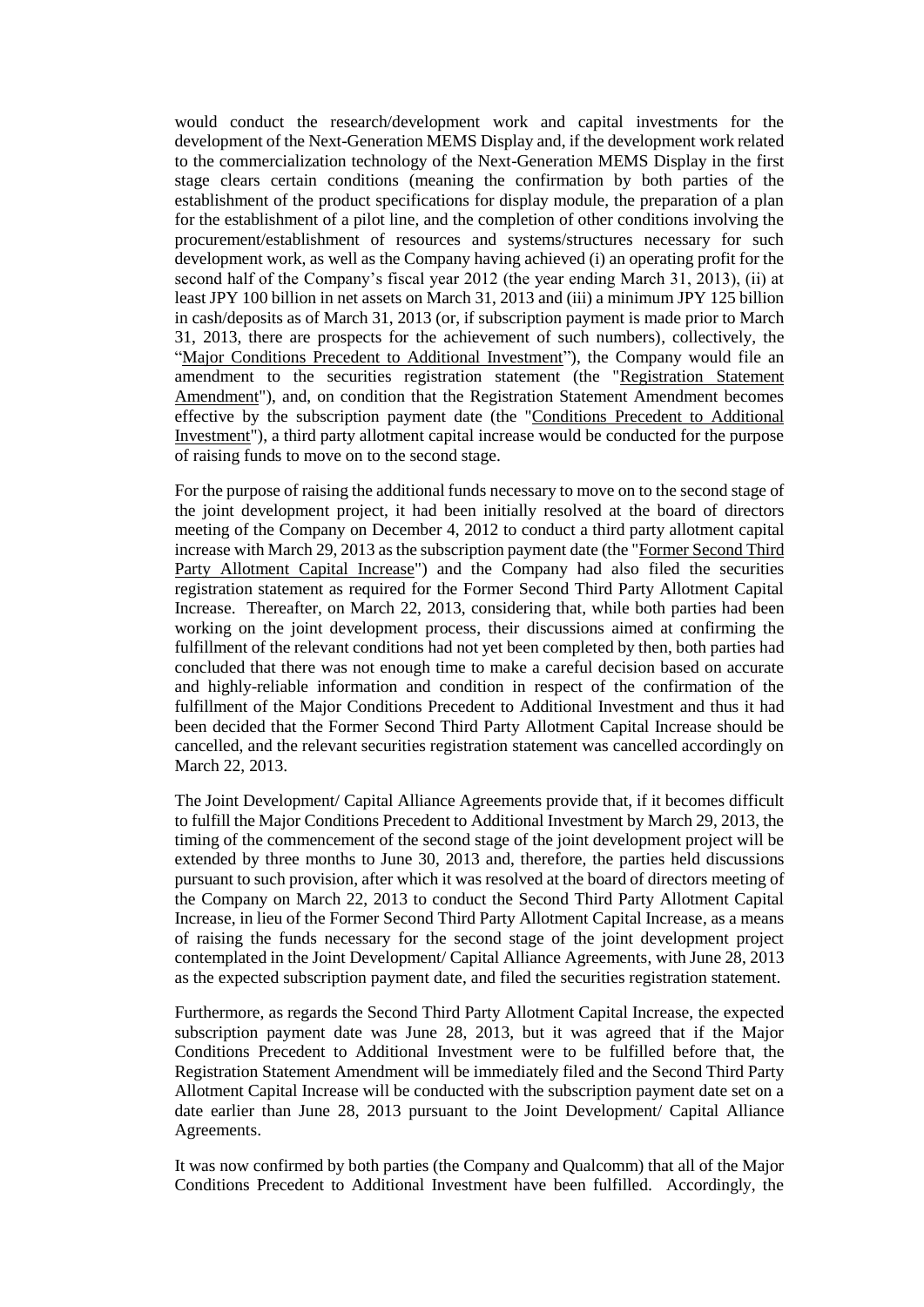board of directors passed a resolution to conduct the Second Third Party Allotment Capital Increase (with June 24, 2013 as the expected subscription payment date) so as to enter the second stage of the joint development and commercialization of the Next-General MEMS Display and determined the terms and conditions of the Second Third Party Allotment Capital Increase at the Board Meeting.

| (1) | Subscription payment<br>date                             | June 24, 2013 (Monday)                                                                                                                                                                                                                                                            |
|-----|----------------------------------------------------------|-----------------------------------------------------------------------------------------------------------------------------------------------------------------------------------------------------------------------------------------------------------------------------------|
| (2) | Number of new shares<br>to be issued                     | 11,868,000 shares                                                                                                                                                                                                                                                                 |
| (3) | Issue price                                              | 502 yen per share                                                                                                                                                                                                                                                                 |
| (4) | Amount of funds to be.<br>raised                         | 5,957,736,000 yen                                                                                                                                                                                                                                                                 |
| (5) | Method of offering or<br>allotment/<br>Expected allottee | Third party allotment<br>11,868,000 shares shall be allotted to Qualcomm Incorporated                                                                                                                                                                                             |
| (6) | Other                                                    | It is conditional upon the securities registration statement for<br>∗<br>the Second Third Party Allotment Capital Increase and the<br>amendment to the securities registration statement (as<br>required under the Financial Instruments and Exchange Law)<br>becoming effective. |

Second Third Party Allotment Capital Increase:

- Note 1. With respect to the subscription payment date, considering that the parties' discussions regarding the fulfillment of the Major Conditions Precedent to Additional Investment had not been completed yet and it was not clear to the parties then when the Major Conditions Precedent to Additional Investment would be fulfilled, after taking into account the outcome of the discussion between the parties, the board of directors meeting of the Company on March 22, 2013 decided that the tentative subscription payment date would be June 28, 2013, which is the last business day of the grace period for moving on to the second stage of the joint development project as set forth in the Joint Development/ Capital Alliance Agreements (June 29, 2013 and June 30, 2013 are non-business days for financial institutions in Japan and are therefore excluded, since financial institutions do not accept subscription payments on non-business days). Notwithstanding such tentative subscription payments on non-business days). subscription payment date, if the fulfillment of the Major Conditions Precedent to Additional Investment is confirmed prior to such tentative subscription payment date, the Registration Statement Amendment will be filed immediately, and the Second Third Party Allotment Capital Increase will be conducted promptly after the Registration Statement Amendment becomes effective, pursuant to the Joint Development/ Capital Alliance Agreements. Thereafter, as the parties now confirmed that the Conditions Precedent to Major Additional Investment have been fulfilled, the Board Meeting determined, in addition to other terms and conditions such as issue price and the number of shares to be issued, that the subscription payment date shall be June 24, 2013. The Second Third Party Allotment Capital Increase will be conducted only if the Registration Statement Amendment has become effective and other Conditions Precedent to Additional Investment remain fulfilled as of the subscription payment date, June 24, 2013.
- Note 2. As regards the shares to be issued in the Second Third Party Allotment Capital Increase, no voting right shall be granted for the ordinary general meeting of shareholders of the Company to be held in June 25, 2013.

An outline of the First Third Party Allotment Capital Increase, for which the subscription payment was completed on December 27, 2012, is set out in Section 10. (4) (Status regarding equity finance in the past three years) for your reference.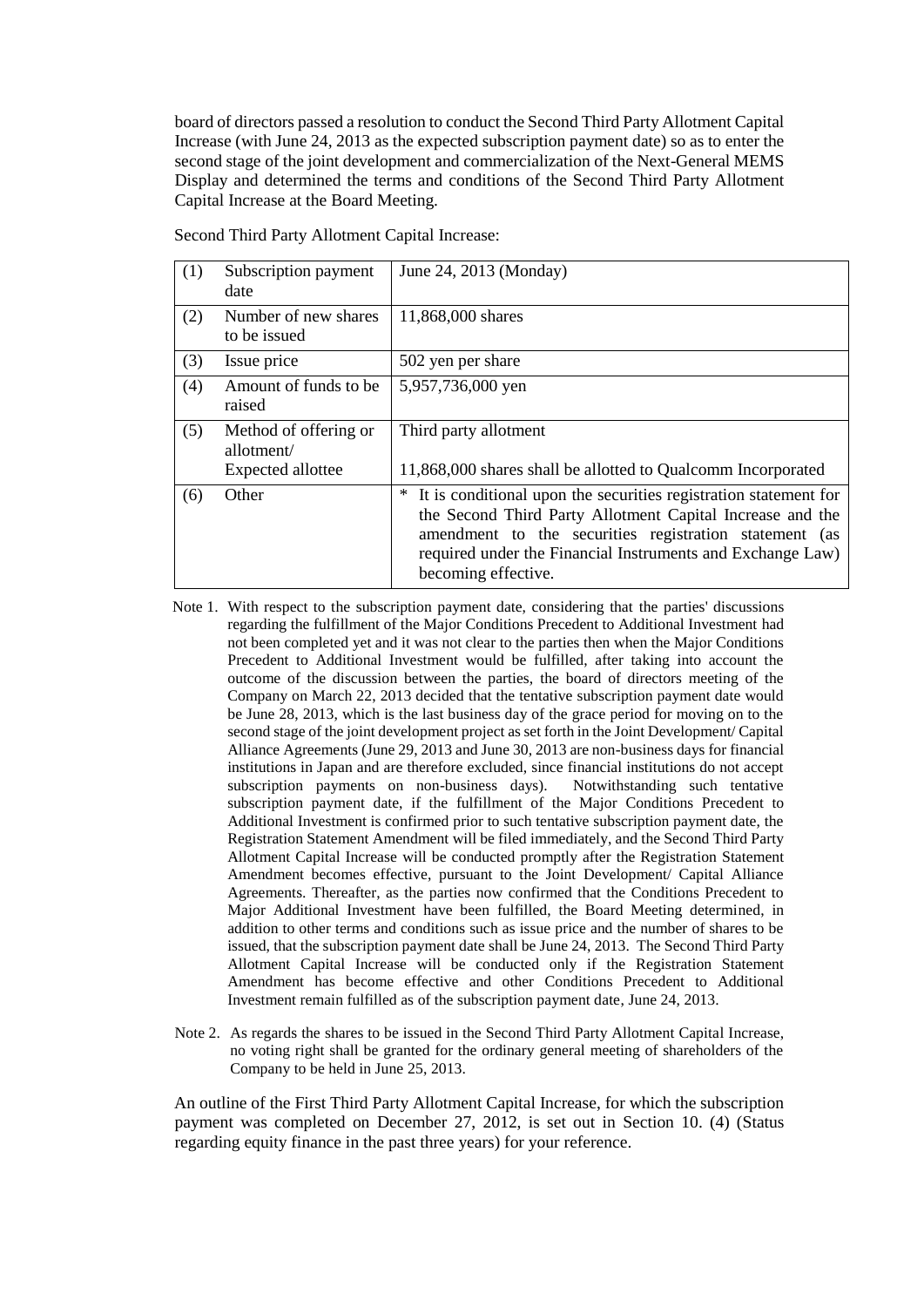## **2. Purpose and background of the offering**

We expect that, as the mobile equipment market (including smart phones, tablets, etc.) continues to expand, a higher level of visibility and lower power consumption will be required for the displays to be used for such equipment. Accordingly, as previously announced in the 12/4 Press Release, the Company has entered into the Joint Development/ Capital Alliance Agreements for the joint development of the Next-Generation MEMS Display for mobile equipment that achieves an improved level of high-definition images and low power consumption, by using both the Company's IGZO-TFT technology and Pixtronix's MEMS display technology.

The Company believes that this project will enable an efficient achievement of the development and commercialization of the MEMS display (which would likely be the first in the world), which has both the features of MEMS display (good color reproduction) and the features of IGZO-TFT (high-speed response and low power consumption), so as to ensure a higher level of quality even in the current business environment where there are harsh competitions in terms of technology development and pricing, by which the Company would be able to achieve stable revenue, resulting in increasing the corporate value of the Company.

As stated above, we believe that Pixtronix's MEMS display technology is an essential technology for the joint development of the Next-Generation MEMS Display for mobile equipment, which led to our conclusion that both the Company and Pixtronix would greatly benefit from entering into the Joint Development Agreement and having Pixtronix become an alliance partner of the Company. Furthermore, for the purpose of facilitating the joint development with Pixtronix, the Company decided to conduct the two-stage third party allotment capital increases with Qualcomm, a wholly-owning parent company of Pixtronix, as the allottee.

## **3. Amount, purpose of use, and expected timing of use of the funds to be raised**

# (1) Amount of the funds to be raised

| $(1)$ Total subscription payment amount     | 5,957,736,000 yen |
|---------------------------------------------|-------------------|
| (2) Estimated amount of issue-related costs | $105,000,000$ yen |
| (3) Estimated net amount                    | 5,852,736,000 yen |

Note1. The estimated amount of issue-related costs does not include consumption tax, etc.

Note2. The issue-related costs consist of registration costs (approximately 21 million yen), attorney and other advisor fees (approximately 55 million yen), securities exchange listing related costs (approximately 9 million yen) and other costs (approximately 20 million yen).

## (2) Purpose of use of the funds to be raised

The above-mentioned estimated net amount is expected to be used for the purposes which are described in detail below. The relevant funds will be held in a bank account, etc. until the time of use/appropriation.

| Detailed purpose of use                                                             | Amount                  | Timing of use                 |
|-------------------------------------------------------------------------------------|-------------------------|-------------------------------|
| Costs and expenses for the commercialization of<br>the Next-Generation MEMS Display | 1,200<br>million<br>ven | June 2013 to December<br>2014 |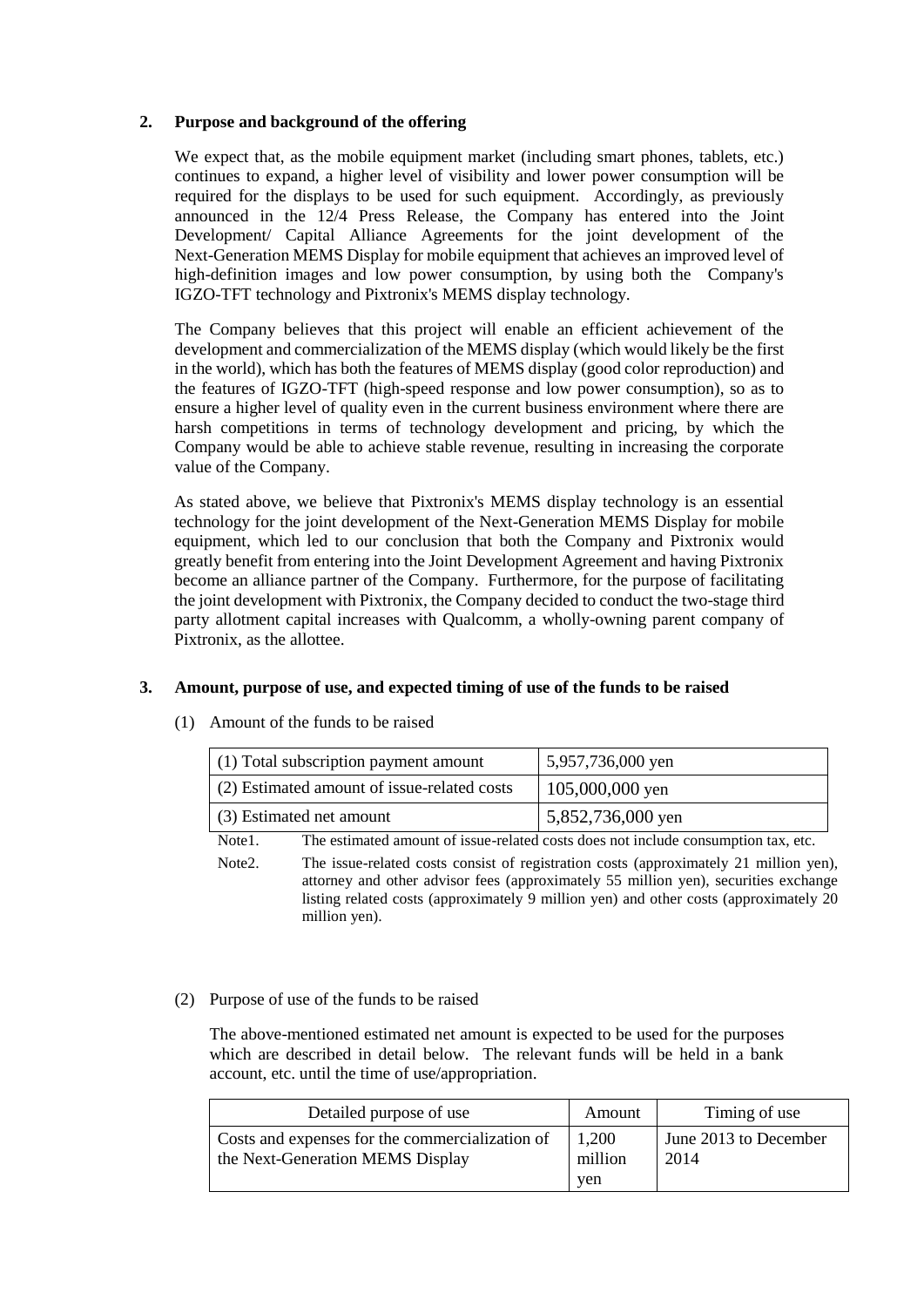| Equipment investment for the commercialization $\vert 4,653 \rangle$<br>of the Next-Generation MEMS Display | million | June 2013 to December<br>  2014 |
|-------------------------------------------------------------------------------------------------------------|---------|---------------------------------|
|                                                                                                             | ven     |                                 |

Note1. As it has become clear that there are prospects for the achievement of commercialization in the initial stage of the development of the Next-Generation MEMS Display and, accordingly, the Company will establish production lines and other production facilities necessary for the commercialization of the Next-Generation MEMS Display, and the above-mentioned net amount is expected to be used for the necessary costs related thereto.

The Company has been implementing reform measures in a continuous manner especially for the purpose of strengthening and stabilizing the Company's earning power for the LCD business as a part of the business structure reform. As a part of such reform measures, the Company plans to strengthen its technology and the competitive power of its products in the relevant field of business, as well as make capital investments, etc. in a continuous manner to improve the efficiency of its manufacturing/production operations.

As a part of such efforts, the Company is planning to make investments, etc. relating to the adoption of new technology for the streamlining of its manufacturing facilities aimed at enabling the Company to handle by itself the process of manufacturing LCD products for mobile equipment and for the achievement of high-resolution pixel density for LCDs. The Company passed a resolution for each of the capital increase by third party allotment with Hon Hai Precision Industry Co., Ltd. as the allottee which was publicly announced on March 27, 2012 (the "2012/3/27 Resolved Third Party Allotment Capital Increase") and the capital increase by third party allotment with Samsung Electronics Japan Co., Ltd. ("Samsung Electronics")) as the allottee which was publicly announced on March 6, 2013 (the "2013/3/6 Resolved Third Party Allotment Capital Increase"), for the purpose of raising the funds necessary to implement such plan. With respect to the 2012/3/27 Resolved Third Party Allotment Capital Increase, which was proposed for the same purpose, no payment was made on or by the subscription payment date, which was March 26, 2013, and accordingly the 2012/3/27 Resolved Third Party Allotment Capital Increase did not take place. The 2013/3/6 Resolved Third Party Allotment Capital Increase, however, was implemented with the subscription payment thereof being made on March 28, 2013.

On the other hand, the First Third Party Allotment Capital Increase and the Second Third Party Allotment Capital Increase were intended to raise the funds necessary for the development and commercialization of the Next-Generation MEMS Display as set out below, and so the purpose thereof is completely different from that for the 2012/3/27 Resolved Third Party Allotment Capital Increase and the 2013/3/6 Resolved Third Party Allotment Capital Increase.

As stated above, the Second Third Party Allotment Capital Increase will contribute to the Company's capital policy, but was not positioned as a new investment policy to replace that for the 2012/3/27 Resolved Third Party Allotment Capital Increase or the 2013/3/6 Resolved Third Party Allotment Capital Increase.

## **4. Views regarding the reasonableness of the purpose of use of the funds to be raised**

As the mobile equipment market (including smart phones, tablets, etc.) continue to expand, a higher level of visibility and lower power consumption will be required for the displays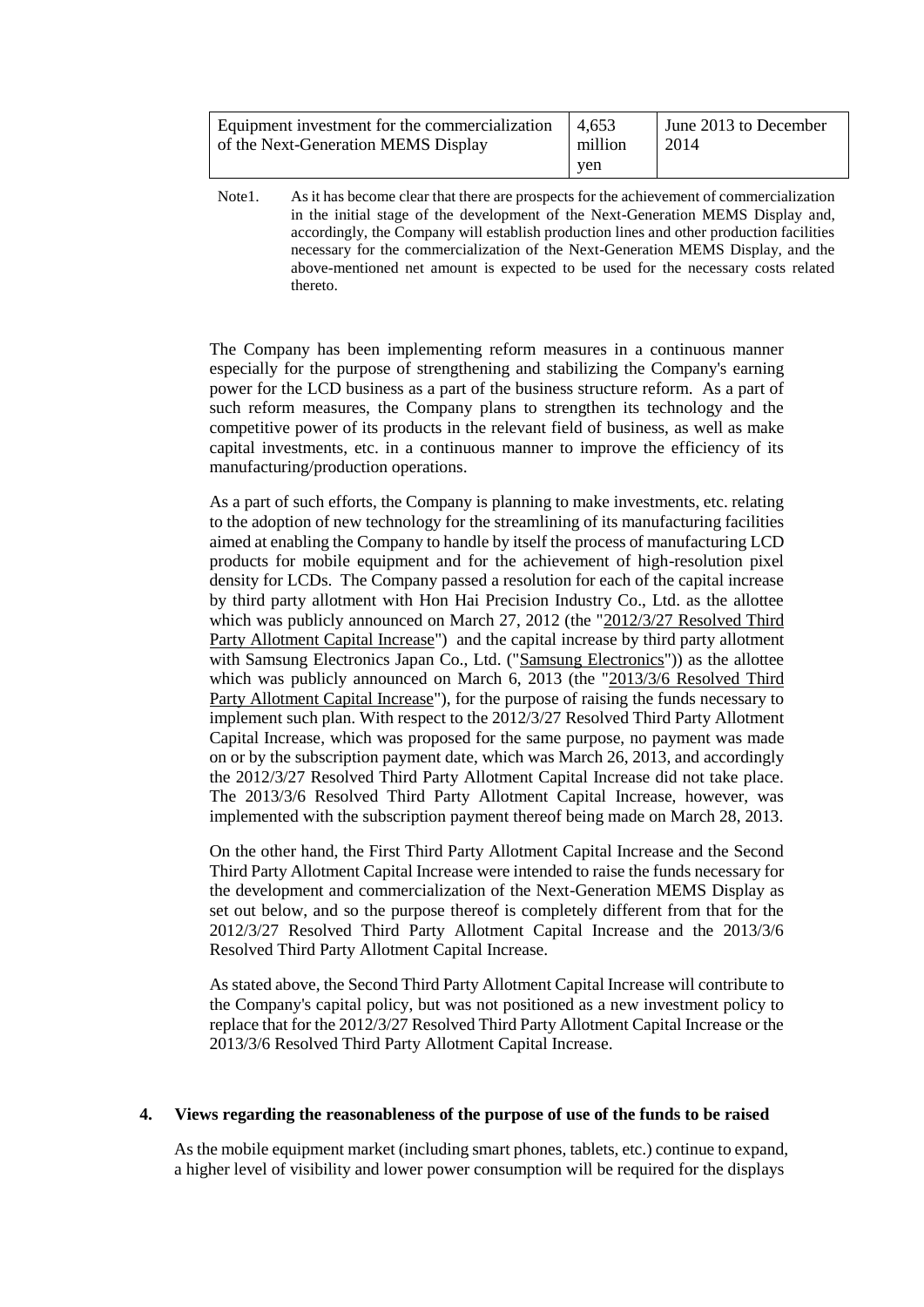to be used for such equipment. The development of a new generation high added value display which has both the features of MEMS display (good color reproduction) and the features of IGZO-TFT (high-speed response and low power consumption) is essential for the Company to continue its growth, and it is anticipated that such development would contribute to an increase in corporate value and shareholder value in respect of the Sharp group on a medium to long term basis. Accordingly, we believe that there is reasonableness in using the funds to be raised for the appropriation to the research and development and equipment and investment costs arising in relation thereto.

#### **5. Reasonableness of the terms and conditions of issue**

(1) Basis for the calculation of the subscription payment amount and the details thereof

It was resolved at the board of directors meeting held on March 22, 2013 that the subscription payment amount for the Second Third Party Allotment Capital Increase will be determined based on the simple average (with any fraction of less than one whole yen shall be rounded up) of the closing price of the Company's shares traded on the Tokyo Stock Exchange for 20 trading days up to 2 business days before the Major Conditions Precedent to Additional Investment Fulfillment Date and, therefore, it was determined at the Board Meeting that the subscription payment amount for the Second Third Party Allotment Capital Increase will be 502 yen, which is the simple average (with any fraction of less than one whole yen shall be rounded up) of the closing price of the Company's shares traded on the Tokyo Stock Exchange for 20 trading days up to 2 business days before June 7, 2013, which is the Major Conditions Precedent to Additional Investment Fulfillment Date.

The reason for using the simple average of the closing price for 20 trading days up to 2 business days before the Major Conditions Precedent to Additional Investment Fulfillment Date as the basis of calculation is that the Company believed it would not be appropriate to determine the subscription payment amount for the Second Third Party Allotment Capital Increase at the time of such resolution given that the Second Third Party Allotment Capital Increase will take place after certain period has passed and that it would be better to refer to the average stock price level in respect of a relatively short period of time immediately preceding the relevant issue date. In addition, this past year, in certain periods, the Company's stock price had declined to a level which is significantly lower than the stock price before that due to the poor business results and the downward adjustments made to the full fiscal year plan and the stock price was still fluctuating greatly and, therefore, the Company decided that it would be more appropriate to refer to the average of the closing price for a relatively short period immediately preceding the relevant price determination date, instead of referring to the stock price of a particular single day.

The subscription payment amount of 502 yen was calculated with the following adjustments:

- a 25.19% premium on the closing price (401 yen) of the Company's shares on June 6, 2013, which is the business day immediately preceding the date of the Board Meeting at which a resolution was passed to determine the issue price and other terms and conditions for the Second Third Party Allotment Capital Increase;
- a 3.51% premium on the average closing price (485 yen, rounded off to the nearest whole yen) of the Company's shares during a period of 1 month up to such immediately preceding business day;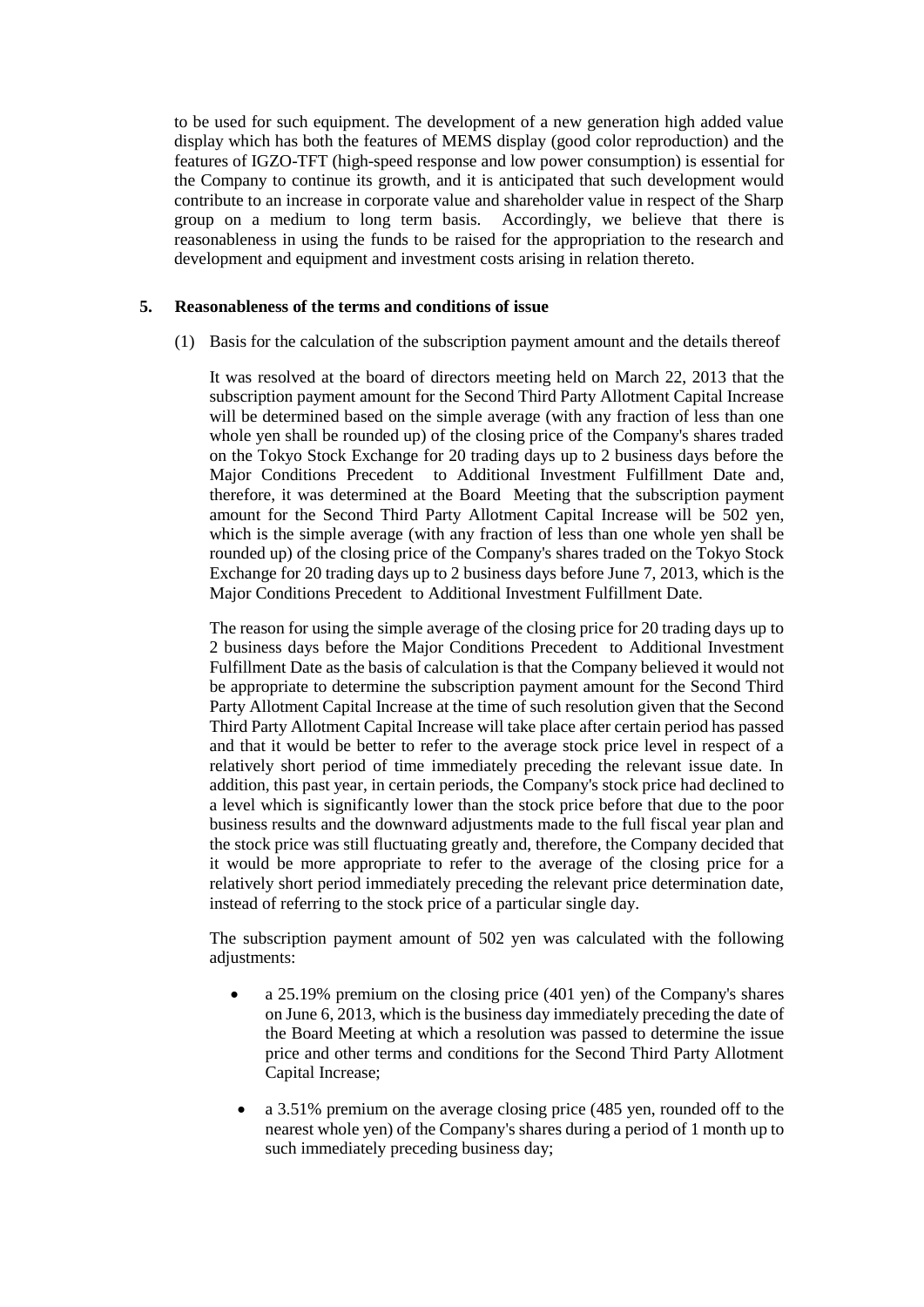- a 33.87% premium on the average closing price (375 yen, rounded off to the nearest whole yen) of the Company's shares during a period of 3 months up to such immediately preceding business day; and
- a 46.78% premium on the average closing price (342 yen, rounded off to the nearest whole yen) of the Company's shares during a period of 6 months up to such immediately preceding business day.

The subscription payment amount was also determined in accordance with the JSDA's "Guidelines Concerning the Handling of Capital Increase by Third Party Allotment".

The Company has concluded that the subscription payment amount is reasonable and that it does not constitute an "advantageous placement", and all of the four statutory auditors of the Company (including three who are outside statutory auditors) who were present at the board of directors meeting for the Third Party Allotment Capital Increase have expressed their opinion to the effect that the subscription payment amount is based on the market price that objectively indicates the value of the common shares of the Company and is also in compliance with the above-mentioned JSDA guidelines and does not constitute a subscription payment amount that is particularly favorable to the allottee (Qualcomm).

(2) Grounds on which it was concluded that the number of shares to be issued and the scale of dilution of shares are reasonable

The total number of common shares of the Company to be allotted to the allottee in the Second Third Party Allotment Capital Increase (11,868,000 shares) makes up for 1.07% of 1,110,699,887 shares (1,176,623,887 shares, which is the total number of issued common shares of the Company as of June 6, 2013, *less* 30,120,000 shares, which is the number of shares allotted to Qualcomm in the First Third Party Allotment Capital Increase, *less* 35,804,000 shares, which is the number of shares allotted to Samsung Electronics in the in the 2013/3/6 Resolved Third Party Allotment Capital Increase) (1.08% based on the total number of voting rights (1,094,934 - please refer to the Note below)). Furthermore, the sum of the total number of common shares of the Company to be allotted to the allottee in the Second Third Party Allotment Capital Increase and the total number of common shares which have been allotted to the allottee in the First Third Party Allotment Capital Increase (30,120,000 shares), both of which are covered by the Joint Development/ Capital Alliance Agreements, is 41,988,000 shares, which makes up for 3.78% of 1,110,699,887 shares (1,176,623,887 shares, which is the total number of issued common shares of the Company as of June 6, 2013, *less* 30,120,000 shares, which is the number of shares issued in the First Third Party Allotment Capital Increase, *less* 35,804,000 shares, which is the number of common shares of the Company which were issued to Samsung Electronics in the 2013/3/6 Resolved Third Party Allotment Capital Increase) (3.83% based on the total number of voting rights (1,094,934 please refer to the Note below)).

However, as stated in Section 2 (Purpose and background of the offering) and Section 3(2) (Purpose of use of the funds to be raised), the funds to be raised by the Second Third Party Allotment Capital Increase will be used for the investments to be made in relation to the joint development of the Next-Generation MEMS Display for mobile equipment which is essential for the Company to maintain its advantageous position and growth, so as to enable the Company to improve its revenue and strengthen its competing power in a medium to long term basis, which would contribute to the increase in corporate value and shareholder value in respect of the Sharp group on a medium to long term basis and, for this reason, we concluded that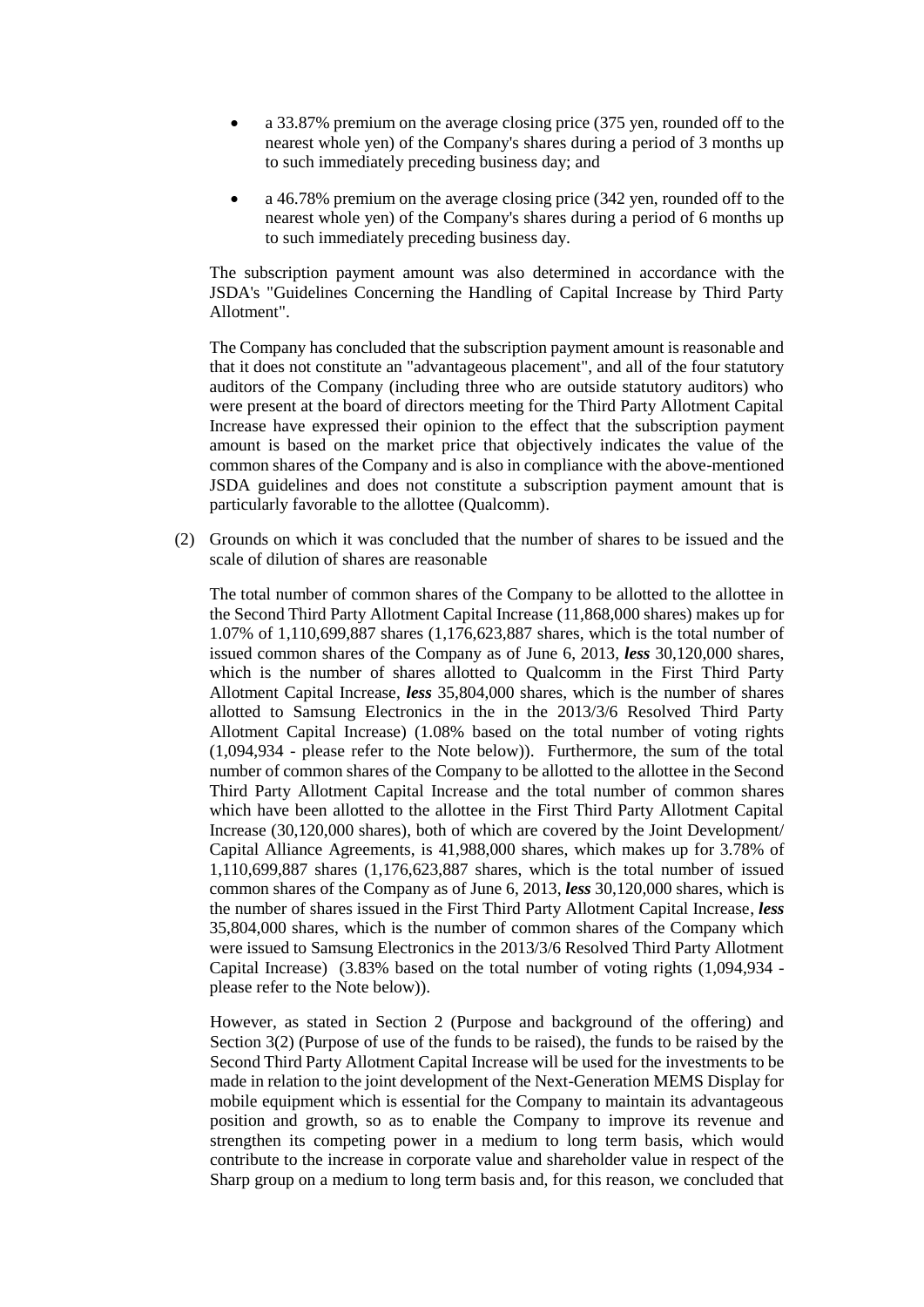the number of shares to be issued and the scale of dilution of shares for the Second Third Party Allotment Capital Increase are reasonable.

Please note that 77,792,000 shares (which is the sum of the 11,868,000 common shares of the Company to be allotted to the allottee in the Second Third Party Allotment Capital Increase, the 30,120,000 common shares of the Company which were allotted to Qualcomm in the First Third Party Allotment Capital Increase and the 35,804,000 common shares of the Company which were allotted to Samsung Electronics Japan in the 2013/3/6 Resolved Third Party Allotment Capital Increase) is equivalent to 7.00% of 1,110,699,887 shares (which is the total number of issued common shares of the Company as of June 6, 2013 (1,176,623,887 shares) *less* the 30,120,000 common shares of the Company which were issued in the First Third Party Allotment Capital Increase *less* 35,804,000 shares, which is the number of common shares of the Company which were issued to Samsung Electronics in the 2013/3/6 Resolved Third Party Allotment Capital Increase) (7.10% based on the total number of voting rights (1,094,934 – Please refer to the Note below).

Note The total number of voting rights is equivalent to the total number of issued shares (1,176,623,887 shares) *less* the number of shares less than one whole unit according to the shareholder register as of March 31, 2013 (5,291,887 shares), the number of treasury shares other than the shares less than one whole unit (10,399,000 shares) and the number of mutually-held shares (75,000 shares) less the number of common shares of the Company which were issued in the First Third Party Allotment Capital Increase (30,120,000 shares) *less* 35,804,000 shares, which is the number of common shares of the Company which were issued to Samsung Electronics in the 2013/3/6 Resolved Third Party Allotment Capital Increase.

## **6. Reason of selection of the allottee**

(1) Outline of an Allottee

| (1) | Name                             | Qualcomm Incorporated                                                                                                                                              |
|-----|----------------------------------|--------------------------------------------------------------------------------------------------------------------------------------------------------------------|
| (2) | Location                         | 5775 Morehouse Drive, San Diego, CA 92121,<br>U.S.A.                                                                                                               |
| (3) | Name/title of representative     | Chairman of the Board and Chief Executive Officer<br>Paul E. Jacobs                                                                                                |
| (4) | <b>Business</b>                  | Development and sale of base-band chip sets for<br>various mobile communication systems or terminals<br>using CDMA technology and licensing to CDMA<br>technology. |
| (5) | Amount of capital                | US\$172,600 (as of March 31, 2013).<br>(Capital reserve of US\$12,991 million)                                                                                     |
| (6) | Date of incorporation            | July 1, 1985.                                                                                                                                                      |
| (7) | Total number of issued<br>shares | 1,727,835,431 shares (as of April 22, 2013)                                                                                                                        |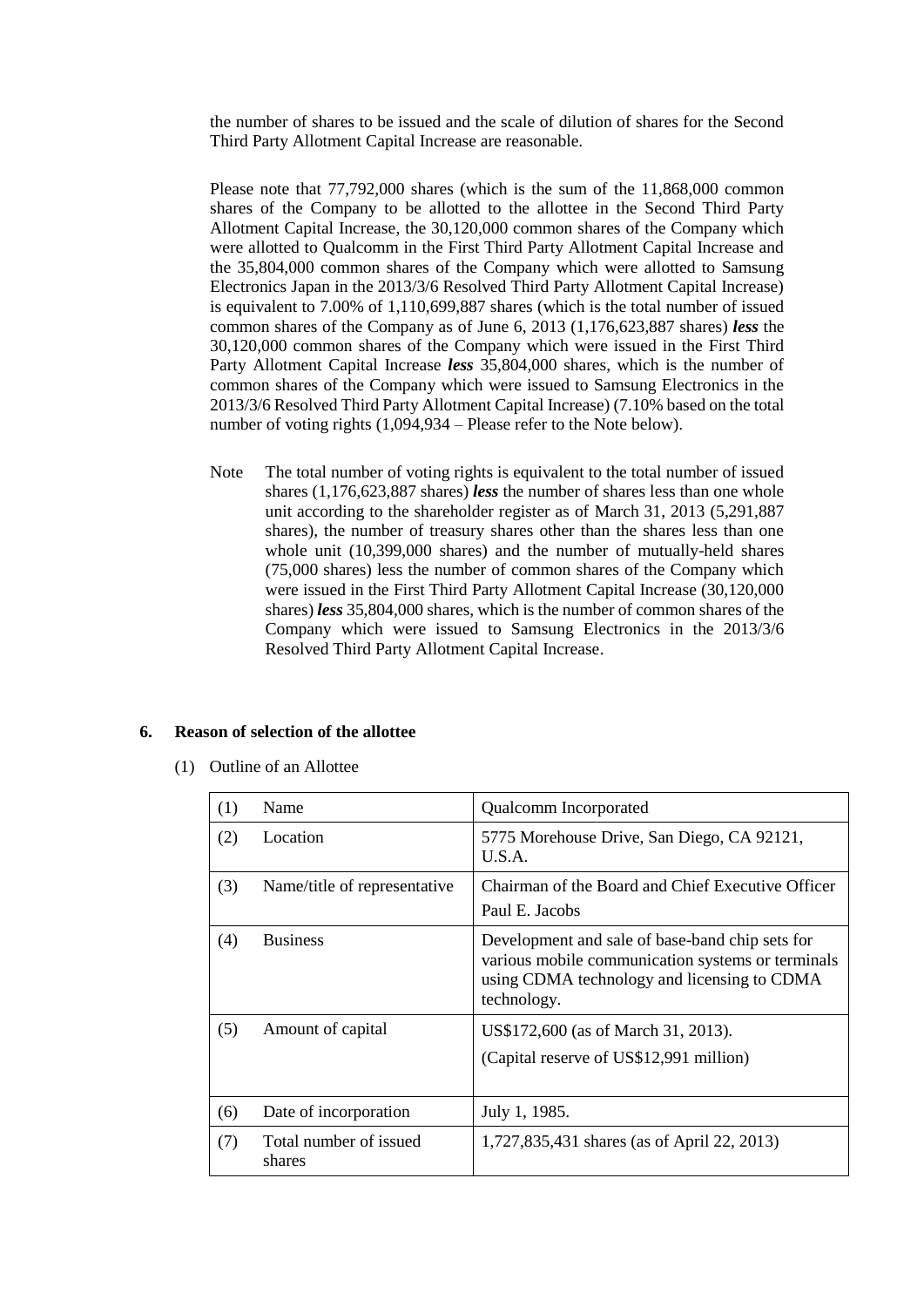| (8)                                                                       | Fiscal year                                                                       |                                                                                                                                                                                                                                                                   |                                                                                                                                                                                                                                                                                                                                                                                                           | Fiscal year ends on the last Sunday in September of<br>each year. |                                |                    |                                         |
|---------------------------------------------------------------------------|-----------------------------------------------------------------------------------|-------------------------------------------------------------------------------------------------------------------------------------------------------------------------------------------------------------------------------------------------------------------|-----------------------------------------------------------------------------------------------------------------------------------------------------------------------------------------------------------------------------------------------------------------------------------------------------------------------------------------------------------------------------------------------------------|-------------------------------------------------------------------|--------------------------------|--------------------|-----------------------------------------|
| (9)                                                                       | Number of employees                                                               |                                                                                                                                                                                                                                                                   |                                                                                                                                                                                                                                                                                                                                                                                                           | Approximately 26,600 employees (as of September<br>30, 2012).     |                                |                    |                                         |
| (10)                                                                      | Main bank                                                                         |                                                                                                                                                                                                                                                                   |                                                                                                                                                                                                                                                                                                                                                                                                           | <b>Bank of America Corporation</b>                                |                                |                    |                                         |
| (11)                                                                      | Major customers and                                                               |                                                                                                                                                                                                                                                                   |                                                                                                                                                                                                                                                                                                                                                                                                           | Samsung Electronics Co., Ltd.                                     |                                |                    |                                         |
|                                                                           | suppliers                                                                         |                                                                                                                                                                                                                                                                   |                                                                                                                                                                                                                                                                                                                                                                                                           | Hon Hai Precision Industry Co., Ltd.                              |                                |                    |                                         |
| (12)                                                                      | Major shareholders and<br>shareholding ratio, as of Dec.<br>31, 2012 (13F filing) |                                                                                                                                                                                                                                                                   | BlackRock Advisors, LLC: 6.12%<br>The Vanguard Group, Inc.: 4.35%<br>State Street Global Advisors (SSgA): 4.00%<br>Fidelity Management & Research Company:<br>3.41%<br>T. Rowe Price Associates, Inc.: 2.77%                                                                                                                                                                                              |                                                                   |                                |                    |                                         |
| (13)                                                                      |                                                                                   | Relationship between the parties                                                                                                                                                                                                                                  |                                                                                                                                                                                                                                                                                                                                                                                                           |                                                                   |                                |                    |                                         |
|                                                                           | Capital ties                                                                      |                                                                                                                                                                                                                                                                   | The relevant company (Qualcomm) owns<br>30,120,000 common shares of the Company<br>(shareholding of 2.56% as against the total number<br>of issued shares as of March 31, 2013<br>$(1,176,623,887$ shares)). There are no capital ties<br>between any affiliated person or affiliated company<br>of the Company and any affiliated person or<br>affiliated company of the relevant company<br>(Qualcomm). |                                                                   |                                |                    |                                         |
|                                                                           | Personnel ties                                                                    |                                                                                                                                                                                                                                                                   | There are no personnel ties between the Company<br>and the relevant company (Qualcomm) which should<br>be noted herein. There are also no personnel ties<br>between any affiliated person or affiliated company<br>of the Company and any affiliated person or<br>affiliated company of the relevant company<br>(Qualcomm)).                                                                              |                                                                   |                                |                    |                                         |
|                                                                           | <b>Business ties</b>                                                              |                                                                                                                                                                                                                                                                   | The Company has business ties with the allottee<br>(Qualcomm) in relation to the sale and purchase of<br>chip sets and licensing of Qualcomm's for mobile<br>phones (smart phones).                                                                                                                                                                                                                       |                                                                   |                                |                    |                                         |
| Whether or not a "related"<br>person"                                     |                                                                                   | The relevant company (Qualcomm) does not<br>correspond to a "related person" of the Company.<br>Furthermore, none of the affiliated persons or<br>affiliated companies of the relevant company<br>(Qualcomm) corresponds to a "related person" of<br>the Company. |                                                                                                                                                                                                                                                                                                                                                                                                           |                                                                   |                                |                    |                                         |
| Business results and financial condition for the past three years<br>(14) |                                                                                   |                                                                                                                                                                                                                                                                   |                                                                                                                                                                                                                                                                                                                                                                                                           |                                                                   |                                |                    |                                         |
| Ended Sep 26, 2010<br>Fiscal year                                         |                                                                                   |                                                                                                                                                                                                                                                                   | Ended<br>2011                                                                                                                                                                                                                                                                                                                                                                                             | Sep                                                               | 25,                            | Ended Sep 30, 2012 |                                         |
| Net assets (on a<br>consolidated<br>basis)                                |                                                                                   | USD20,858 mil<br>(JPY1,737,889 mil)                                                                                                                                                                                                                               |                                                                                                                                                                                                                                                                                                                                                                                                           |                                                                   | USD26,972 mil<br>(JPY2,068,752 | mil)               | USD33,545 million<br>(JPY2,602,253 mil) |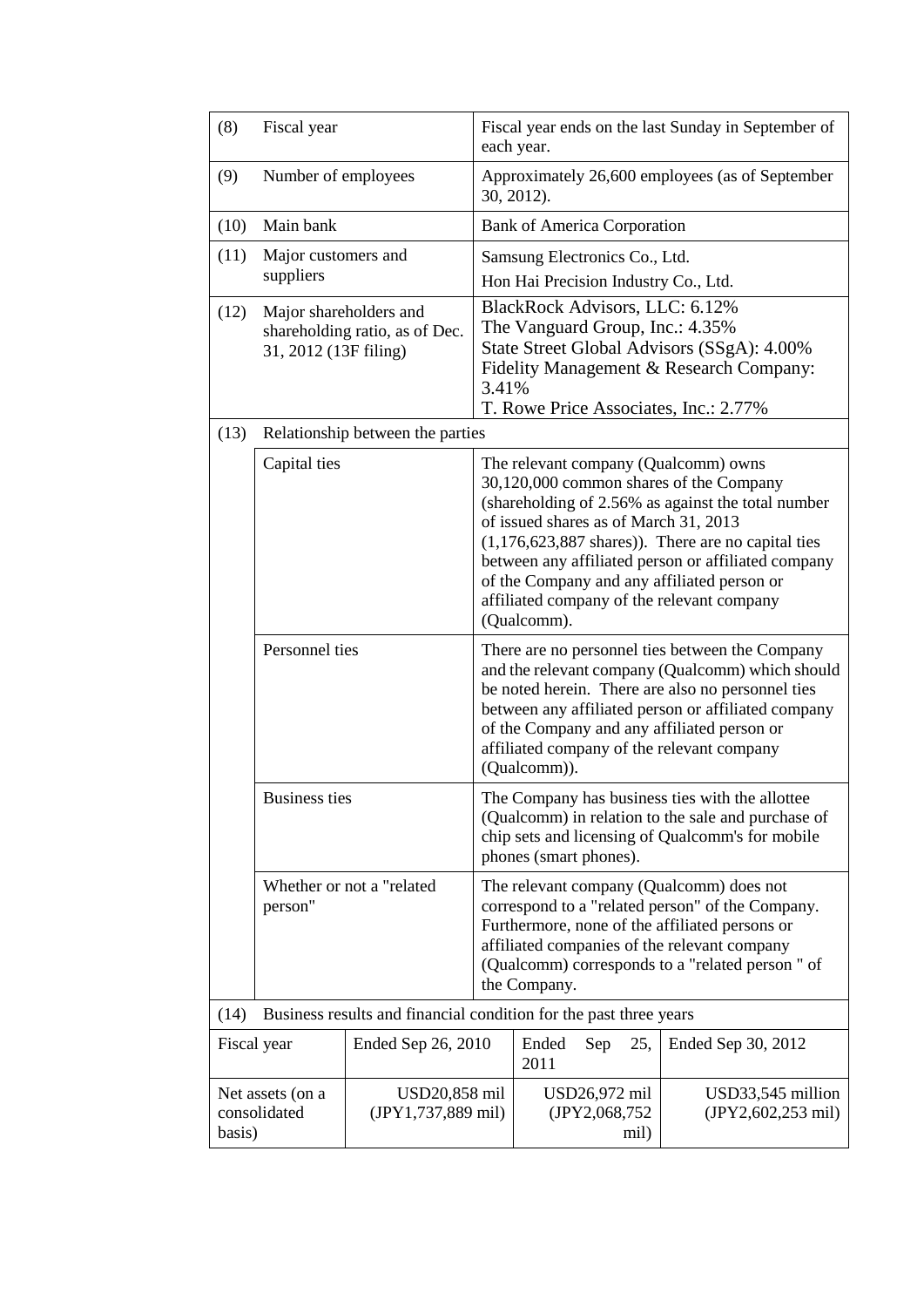| Total assets (on a<br>consolidated<br>basis)                              | USD30,572 mil<br>(JPY2,547,259 mil) | USD36,422 mil<br>(JPY2,793,567<br>mil)  | USD43,012 million<br>(JPY3,336,656 mil)       |
|---------------------------------------------------------------------------|-------------------------------------|-----------------------------------------|-----------------------------------------------|
| Net assets (on a<br>consolidated<br>basis) per share<br>(basic)           | <b>USD12.70</b><br>(JPY1,058)       | <b>USD16.27</b><br>(JPY1,248)           | <b>USD19.73</b><br>(JPY1, 531)                |
| Revenues (on a<br>consolidated<br>basis)                                  | USD10,982 mil<br>(JPY915,020 mil)   | USD14,957 mil<br>(JPY1,147,202)<br>mil) | USD19,121 mil<br>$(JPY1,483,312 \text{ mil})$ |
| Operating<br>income (on a<br>consolidated<br>basis)                       | USD3,727 mil<br>(JPY310,534 mil)    | USD5,026 mil<br>(JPY385,494 mil)        | USD5,682 mil<br>(JPY440,781 mil)              |
| Net income<br>attributable to<br>Qualcomm (on a<br>consolidated<br>basis) | USD3,247 mil<br>(JPY270,540 mil)    | USD4,260 mil<br>(JPY326,742 mil)        | USD6,109 mil<br>(JPY473,906 mil)              |
| Basic earnings<br>(on a<br>consolidated<br>basis) per share               | <b>USD1.98</b><br>(JPY165)          | <b>USD2.57</b><br>(JPY197)              | <b>USD3.59</b><br>(JPY278)                    |
| Dividend per<br>share announced                                           | <b>USD0.72</b><br>(IPY60)           | <b>USD0.81</b><br>(JPY62)               | <b>USD0.93</b><br>(JPY72)                     |

Note1. The JPY amounts in the above chart were calculated based on an exchange rate of  $USD1 = JPY83.32$  (i.e. closing price on the Tokyo foreign exchange market on September 30, 2010) for the fiscal year ended September 30, 2010, USD1  $=$ JPY76.70 (i.e. closing price on the Tokyo foreign exchange market on September 30, 2011) for the fiscal year ended September 30, 2011, and USD1 = JPY77.575 (i.e. closing price on the Tokyo foreign exchange market on September 28, 2012) for the fiscal year ended September 30, 2012.

- Note2. Qualcomm, the expected allottee, has its shares listed on US NASDAQ. In the United States, there is The Racketeer Influenced and Corrupt Organizations Act regulating any anti-social activities and Qualcomm is required to comply with these Acts under the listing rules of US NASDAQ. In addition, we have obtained from Qualcomm a statement to the effect that, to their knowledge, none of Qualcomm's directors/officers or major shareholders has any ties with any organized crime group. Based on such statement, the Company concluded that the allottee has no ties with any organized crime group, and submitted to the TSE and the OSE a letter of confirmation to that effect.
- Note3. As previously announced in the 12/4 Press Release, the Company has entered into the Joint Development Agreement for the joint development of the Next-Generation MEMS Display with Qualcomm's wholly-owned subsidiary Pixtronix.
- (2) Reason for selecting the expected allottee

Please refer to Section 2 (Purpose and background of the offering).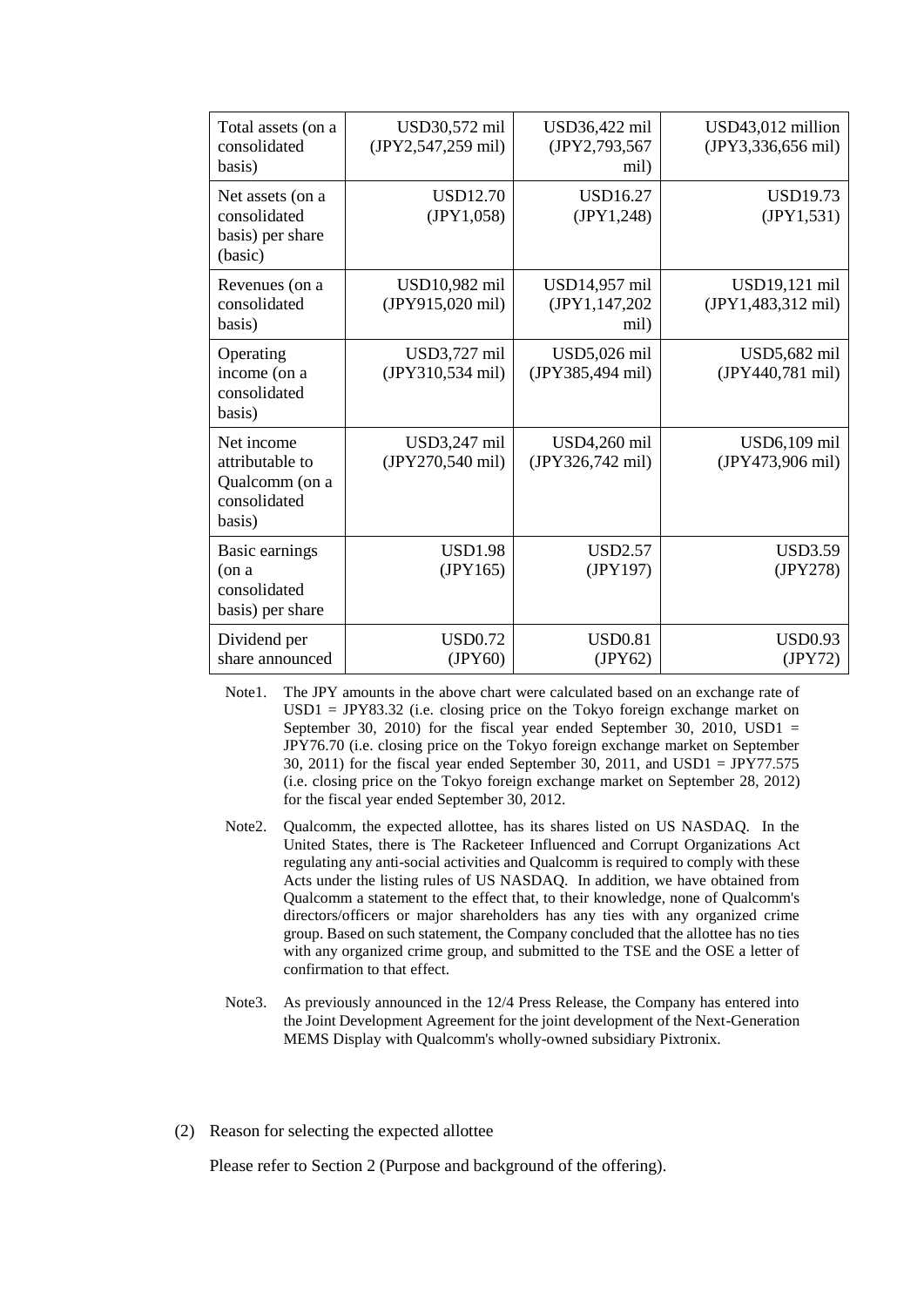(3) Expected allottee's shareholding policy

The Company has entered into the Capital Alliance Agreement with Qualcomm, the expected allottee, and the parties have confirmed in such agreements that the shareholding policy as regards the common shares of the Company to be allotted to Qualcomm by the Second Third Party Allotment Capital Increase shall be to hold such shares on a continuous basis as a stable shareholder and business partner of the Company.

In addition, Qualcomm, the expected allottee, has agreed in the Joint Development/ Capital Alliance Agreements that, for a period of one year from the date of the implementation of the First Third Party Allotment Capital Increase and the date of the implementation of the Second Third Party Allotment Capital Increase, respectively, Qualcomm shall not transfer to any third party all or any of the common shares of the Company which are allotted to Qualcomm by the relevant Third Party Allotment Capital Increase unless otherwise approved by the Company or there is any material breach by the Company under the Joint Development/ Capital Alliance Agreements.

Qualcomm, the expected allottee, has also agreed in the Joint Development/ Capital Alliance Agreements that, if it wishes to transfer to any third party its shares in the Company from the first anniversary to the second anniversary of the First Third Party Allotment Capital Increase or the Second Third Party Allotment Capital Increase, as appropriate, it shall, for any sale on the market, be subject to certain restrictions regarding the trading volume, and shall, for any sale off the market, give a 30 days prior notice to the Company and hold discussions with the Company for a certain period of time to determine the transferee that meets certain conditions and the terms and conditions of the sale, and if the Company designates a transferee, sell the shares to such designated transferee.

The Company also plans to obtain from Qualcomm, the expected allottee, a written promise to the effect that, in the event Qualcomm transfers all or any of the common shares of the Company it holds within a period of two years from the subscription payment date of the Second Third Party Allotment Capital Increase, then Qualcomm shall notify the Company of such transfer as well as file a report with the TSE and the OSE on the matters so notified to the Company and consent to the contents of such notice and report being made available to the public. Please note that such written promise has already been obtained for the First Third Party Allotment Capital Increase.

(4) Matters confirmed in relation to the existence of the assets necessary for the subscription payment by the expected allottee

The Company has reviewed the financial statements disclosed by Qualcomm, the expected allottee, including Qualcomm's most recent financial statements for the second quarter of the fiscal year ending September 29, 2013. According to Qualcomm's consolidated financial statements dated March 31, 2013, the total assets are USD47,599 million and the net assets are USD37,628 million, including cash and cash equivalents of USD4,093 million.

We therefore concluded that, as it can be confirmed from the above that Qualcomm has enough financial power, Qualcomm would have no problem in making the subscription payments for the Second Third Party Allotment Capital Increase.

## **7. Major shareholders and their respective shareholding ratio after the offering**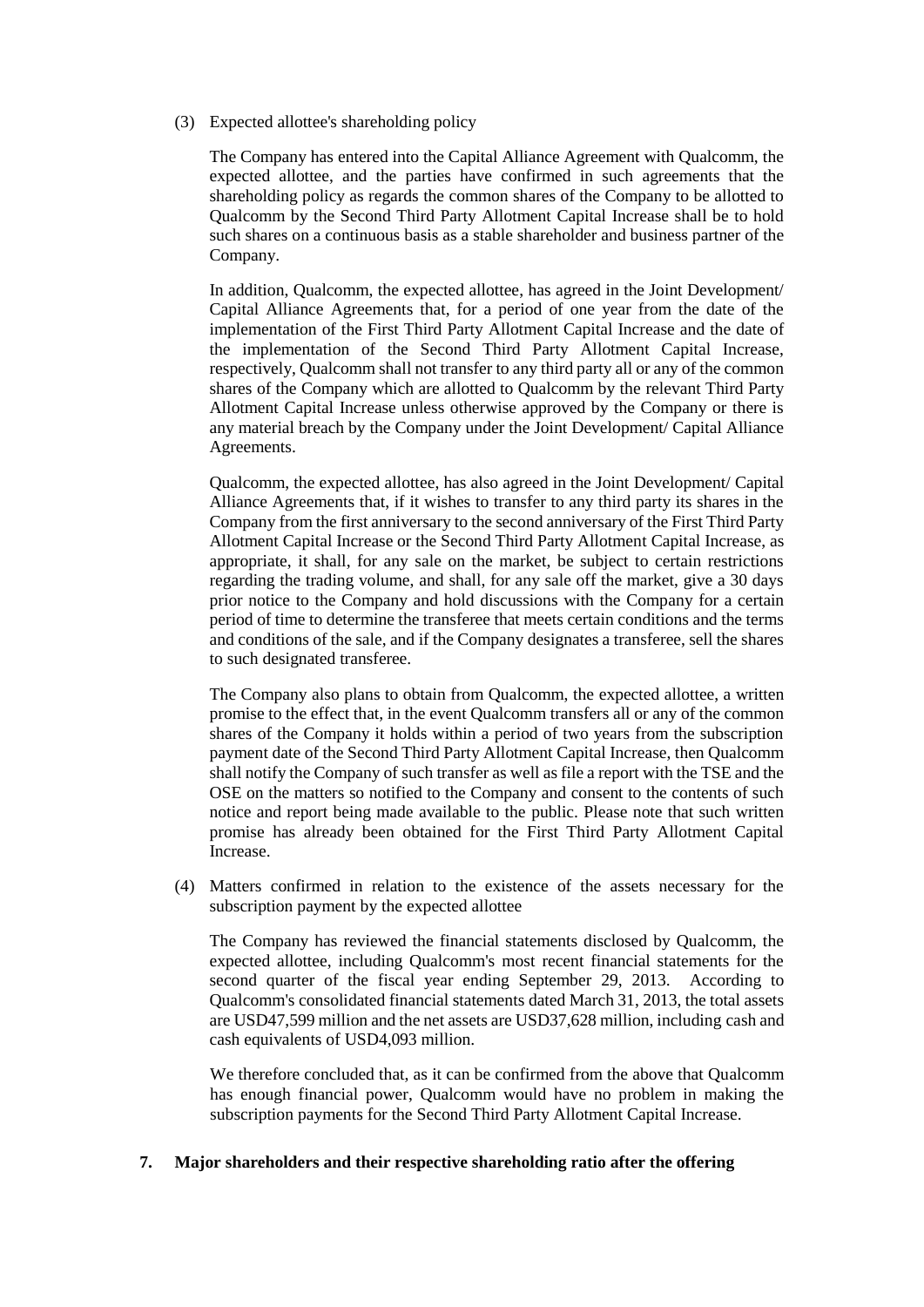| Before offering (as of March 31, 2013)               |       | After offering                                       |       |  |
|------------------------------------------------------|-------|------------------------------------------------------|-------|--|
| Nippon Life Insurance Company                        | 4.73% | Nippon Life Insurance Company                        | 4.68% |  |
| Meiji Yasuda Life Insurance<br>Company               | 3.89% | Meiji Yasuda Life Insurance<br>Company               | 3.85% |  |
| Mizuho Corporate Bank, Ltd.                          | 3.56% | Qualcomm Incorporated                                | 3.53% |  |
| The Bank of Tokyo-Mitsubishi<br>UFJ, Ltd.            | 3.54% | Mizuho Corporate Bank, Ltd.                          | 3.53% |  |
| Samsung Electronics Japan Co.,<br>Ltd.               | 3.04% | The Bank of Tokyo-Mitsubishi<br>UFJ, Ltd.            | 3.51% |  |
| Mitsui Sumitomo Insurance Co.,<br>Ltd.               | 2.61% | Samsung Electronics Japan Co.,<br>Ltd.               | 3.01% |  |
| Qualcomm Incorporated                                | 2.56% | Mitsui Sumitomo Insurance Co.,<br>Ltd.               | 2.58% |  |
| Sharp employee stock ownership<br>plan               | 2.19% | Sharp employee stock ownership<br>plan               | 2.17% |  |
| Japan Trustee Services Bank, Ltd.<br>(Trust Account) | 1.94% | Japan Trustee Services Bank, Ltd.<br>(Trust Account) | 1.92% |  |
| Sompo Japan Insurance Inc.                           | 1.83% | Sompo Japan Insurance Inc.                           | 1.81% |  |

Note 1. The "after offering" shareholding ratio is based on the shareholder register as of March 31, 2013, but reflects the changes to be made as a result of the Second Third Party Allotment Capital Increase.

## **8. Future outlook**

The anticipated effect of the Second Third Party Allotment Capital Increase on the Company's business results are reflected in the business forecasts (on a consolidated basis) for the fiscal year ending March 31, 2014, which was publicly announced on May 14, 2013. The Company will promptly make any disclosure that becomes necessary in relation to the Second Third Party Allotment Capital Increase.

#### **9. Matters regarding procedures required under the code of corporate conduct**

The Second Third Party Allotment Capital Increase (1) will result in a dilution of less than 25% and (2) will not cause a change of the controlling shareholder and, accordingly, it does not require the procedure of obtaining the opinion of an independent third party and the procedure of confirming the intentions of the shareholders, which are set forth in Article 432 of the TSE's "Securities Listing Rules" and Article 2 of the OSE's "Rules Concerning Code of Corporate Conduct".

#### **10. Status of business results and equity finance in the past three years**

(1) Business results (on a consolidated basis) of the past three years

| Fiscal year                  | Ended March 31, 2011 | Ended March 31, 2012 | Ended March 31, 2013 |
|------------------------------|----------------------|----------------------|----------------------|
| Sales                        | JPY3,021,973 mil     | JPY2,455,850 mil     | JPY2,478,586 mil     |
| <b>Operating profit/loss</b> | JPY78,896 mil        | - JPY37,552 mil      | - JPY146,266 mil     |
| Ordinary profit/loss         | JPY59,124 mil        | - JPY65,437 mil      | - JPY206,488 mil     |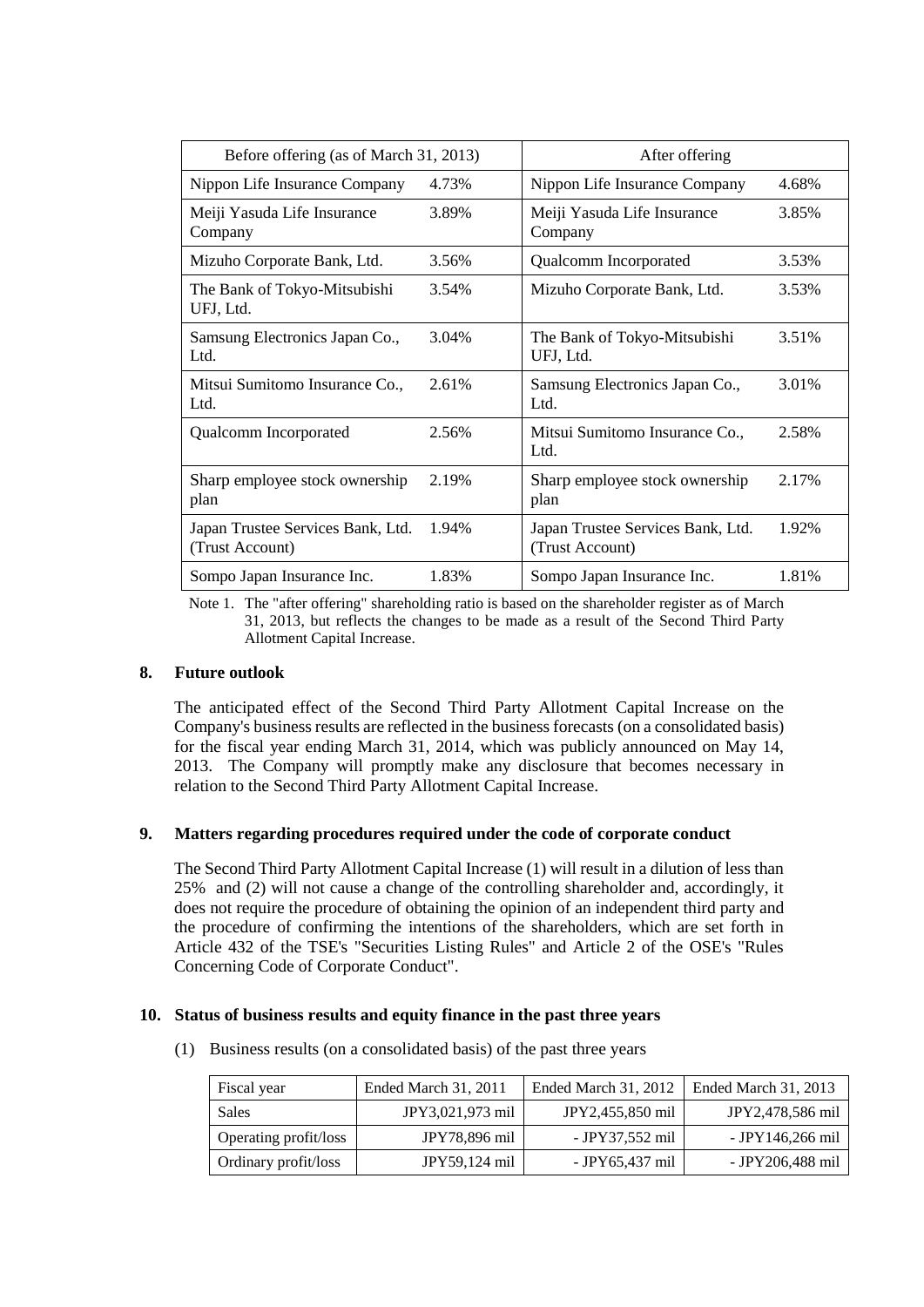| Current net<br>profit/loss           | JPY19,401 mil   | - JPY376,076 mil | - JPY545,347 mil |
|--------------------------------------|-----------------|------------------|------------------|
| Current net<br>profit/loss per share | JPY17.63        | - JPY341.78      | - JPY489.83      |
| Dividend per share                   | <b>JPY17.00</b> | <b>JPY10.00</b>  | <b>JPY0.00</b>   |
| Net assets per share                 | JPY932.46       | <b>JPY568.83</b> | <b>JPY106.90</b> |

(2) Current status regarding number of issued shares and number of potential shares (as of June 6, 2013)

|                                                                                   | Number of shares     | Percentage of the total number of<br>issued common shares as against<br>the total number of issued shares |
|-----------------------------------------------------------------------------------|----------------------|-----------------------------------------------------------------------------------------------------------|
| Number of issued shares                                                           | 1,176,623,887 shares | 100.00%                                                                                                   |
| Number of potential shares at<br>the current conversion price<br>(exercise price) | 79,272,662 shares    | 6.7%                                                                                                      |
| Number of potential shares at<br>the minimum conversion price<br>(exercise price) |                      |                                                                                                           |
| Number of potential shares at<br>the maximum conversion price<br>(exercise price) |                      |                                                                                                           |

- (3) Status regarding recent market price
	- (i) Status regarding the past 3 years

| Fiscal year   | Ended March 31, 2011 | Ended March 31, 2012 | Ended March 31, 2013 |
|---------------|----------------------|----------------------|----------------------|
| Opening price | $1,172$ yen          | $824$ yen            | $606$ yen            |
| High price    | $1,260$ yen          | 842 yen              | $607$ yen            |
| Low price     | $626$ yen            | $467$ yen            | $142$ yen            |
| Closing price | $825$ yen            | $604$ yen            | $272$ yen            |

Note The above stock prices are those of the First Division of the TSE.

(ii) Status regarding the past 6 months

|               | Jan       | Feb       | Mar               | April     | May       | June      |
|---------------|-----------|-----------|-------------------|-----------|-----------|-----------|
| Opening price | $310$ yen | $326$ yen | $295$ yen         | $271$ yen | $325$ yen | $452$ yen |
| High price    | $352$ yen | 357 yen   | 356 yen           | $403$ yen | $633$ yen | $462$ yen |
| Low price     | $281$ yen | $286$ yen | $260 \text{ yen}$ | $234$ yen | $318$ yen | $395$ yen |
| Closing price | $311$ yen | $294$ yen | $272$ yen         | 338 yen   | $476$ yen | $401$ yen |

Note 1. The above stock prices are those of the First Division of the TSE.

Note 2. The stock prices for June are the stock prices as of June 6, 2013.

(iii) Market price as of the trading day immediately preceding the date of resolution for the issue of new shares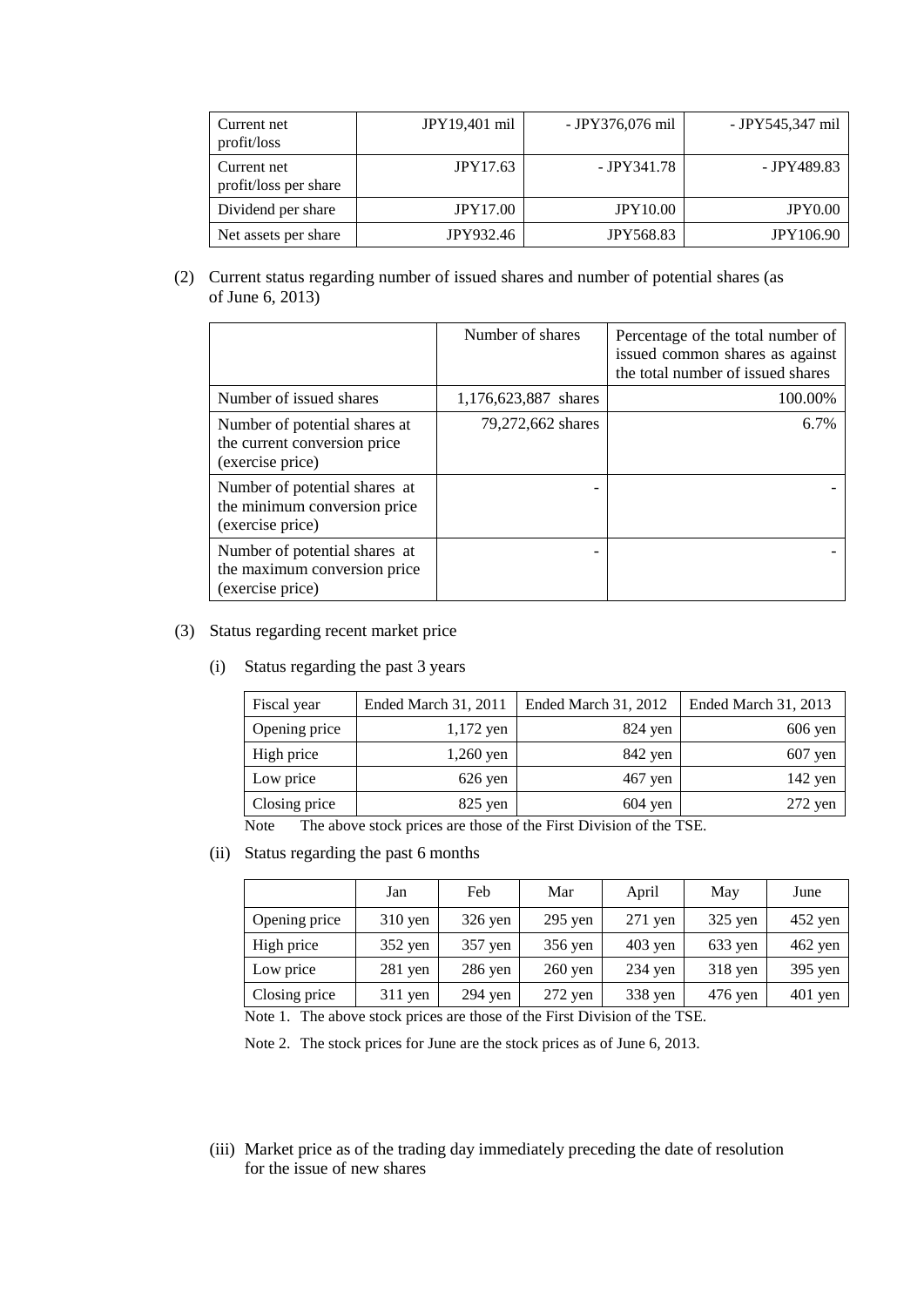|               | As of June 6, 2013 |
|---------------|--------------------|
| Opening price | $405$ yen          |
| High price    | $423$ yen          |
| Low price     | 395 yen            |
| Closing price | $401$ yen          |

(4) Status regarding equity finance in the past three years

The subscription payment has been completed for the First Third Party Allotment Capital Increase (subscription payment date: December 27, 2012) and the 2013/3/6 Resolved Third Party Allotment Capital Increase (subscription payment date: March 28, 2013).

The general terms and conditions of offering for each third party allotment capital increase at the time of its public announcement are as follows:

| Subscription payment date:                                               | December 27, 2012                                                                                        |  |  |
|--------------------------------------------------------------------------|----------------------------------------------------------------------------------------------------------|--|--|
| Amount of funds to be raised:                                            | 4,711,680,000 yen (Estimated net amount<br>after deduction)                                              |  |  |
| Issue price:                                                             | 164 yen per share                                                                                        |  |  |
| Total number of issued shares at the time<br>of the offering:            | 1,110,699,887 shares                                                                                     |  |  |
| Number of shares to be issued by the<br>offering:                        | 30,120,000 shares                                                                                        |  |  |
| Total number of issued shares after the<br>offering:                     | 1,140,819,887 shares                                                                                     |  |  |
| Expected allottees:                                                      | Qualcomm Incorporated<br>30,120,000 shares                                                               |  |  |
| Initial purpose of use of the funds as<br>intended at the time of issue: | Development costs and<br>development-related capital investments<br>for the Next-Generation MEMS Display |  |  |
| Timing of use of funds as intended at the<br>time of issue:              | December 2012 to March 2013                                                                              |  |  |
| Current status regarding appropriation:                                  | Funds are being appropriated according<br>to the initial plan.                                           |  |  |

<First Third Party Allotment Capital Increase>

<2013/3/6 Resolved Third Party Allotment Capital Increase>

| Subscription payment date:                                    | March 28, 2013                                               |  |
|---------------------------------------------------------------|--------------------------------------------------------------|--|
| Amount of funds to be raised:                                 | 10,134,160,000 yen (Estimated net<br>amount after deduction) |  |
| Issue price:                                                  | 290 yen per share                                            |  |
| Total number of issued shares at the time<br>of the offering: | 1,140,819,887 shares                                         |  |
| Number of shares to be issued by the<br>offering:             | 35,804,000 shares                                            |  |
| Total number of issued shares after the<br>offering:          | 1,176,623,887 shares                                         |  |